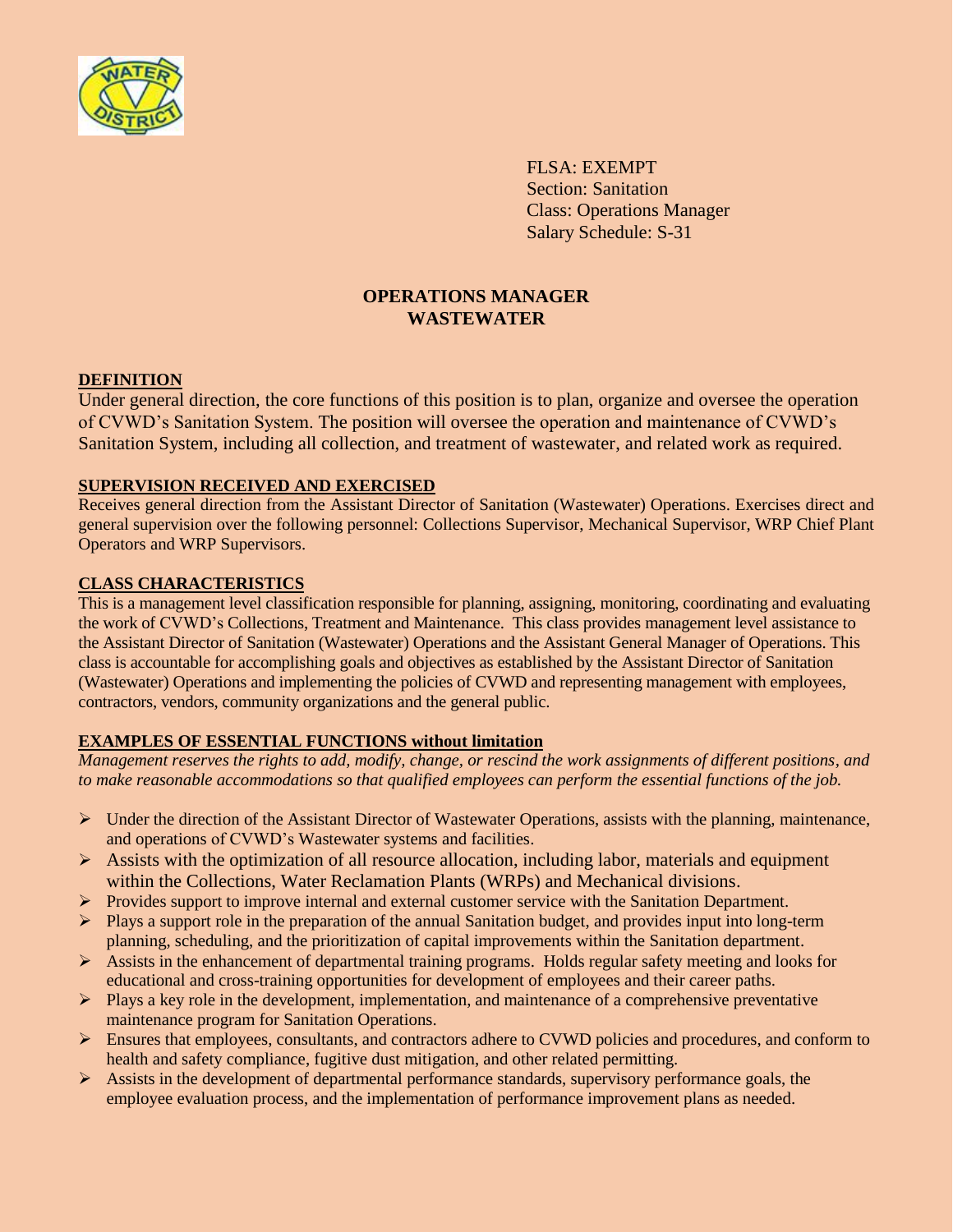- $\triangleright$  Coordinates closely with the Engineering, Environmental Services, Facilities & Maintenance, Finance, and Service Departments to assist with design reviews, service outages, and other related requests.
- $\triangleright$  Develops and assists with the procurement of contractors, vendors, suppliers, consultants, and equipment rentals, and upon engagement, provides project management and administration of contracts and agreements.
- Play a lead role in the implementation of the Asset Management Program for the Wastewater Sanitary Systems, including work orders related to the operations and maintenance of infrastructure, updating condition assessments, and development of reports as requested.
- Perform other related duties and responsibilities as directed.

# **QUALIFICATIONS**

# **Knowledge of:**

- $\triangleright$  Principles of supervision, conflict resolution, training and leadership development.
- **EXECUTE:** Operations, construction, production scheduling, and optimization of resources
- State and federal regulations regarding large wastewater treatment plants and sewer collection systems.
- $\triangleright$  Public finance, budget development and administration, and job costing.
- $\triangleright$  Regulatory issues related to environmental permitting, fugitive dust compliance, confined space, and health and safety standards.
- Principles involves in the design, operation, construction and maintenance of large wastewater treatment plants and collection systems including pumping (lift) stations and pipelines.
- $\triangleright$  Principles and practices of open channel and pipeline hydraulics, velocities and dewatering.
- $\triangleright$  Business communications, public speaking, and customer service.
- $\triangleright$  Customer service principles, practices and methods;
- $\triangleright$  Public Sector unionized environment.

#### **Ability to:**

- $\triangleright$  Plan, direct and supervise the work of multiple divisions in a collaborative manner.
- $\triangleright$  Evaluate and recommend improvements in operations, policies and procedures;
- $\triangleright$  Organize and prioritize a variety of projects and multiple tasks in an effective and timely manner; organize own work, set division priorities and schedules, and meet critical time deadlines;
- Evaluate trends and performance metrics and prepare technical reports.
- Research innovative materials and equipment and provide cost/benefit recommendations.
- $\triangleright$  Formulate and implement an effective preventative maintenance program to maximize efficiencies
- $\triangleright$  Work cooperatively with various public agencies, consultants, and customers.
- Exercise sound judgement in the implementation of CVWD policy guidelines.
- $\triangleright$  Communicate effectively both verbally and in writing.
- $\triangleright$  Operate modern office equipment including computer equipment and specialized software applications;
- $\triangleright$  Use tact, initiative, prudence, and independent judgment within general policy, procedural, and legal guidelines; work with a workforce with diverse background and abilities;
- $\triangleright$  Manage multiple task/multiple priorities with frequent interruption and the ability to maintain confidentiality.

# **MINIMUM QUALIFICATIONS:**

#### License or Certificates:

Valid California Operators license issued by the State Department of Motor Vehicles. Department of Motor Vehicles driving record may influence employment or classification. A Valid Class "C" driver's license is required. One or more of the following certifications are highly desirable:

- 1. California State Water Resources Control Board Wastewater Treatment Plant Operator V,
- 2. California Environmental Water Association Collection Maintenance Systems IV
- 3. Mechanical Technologist IV